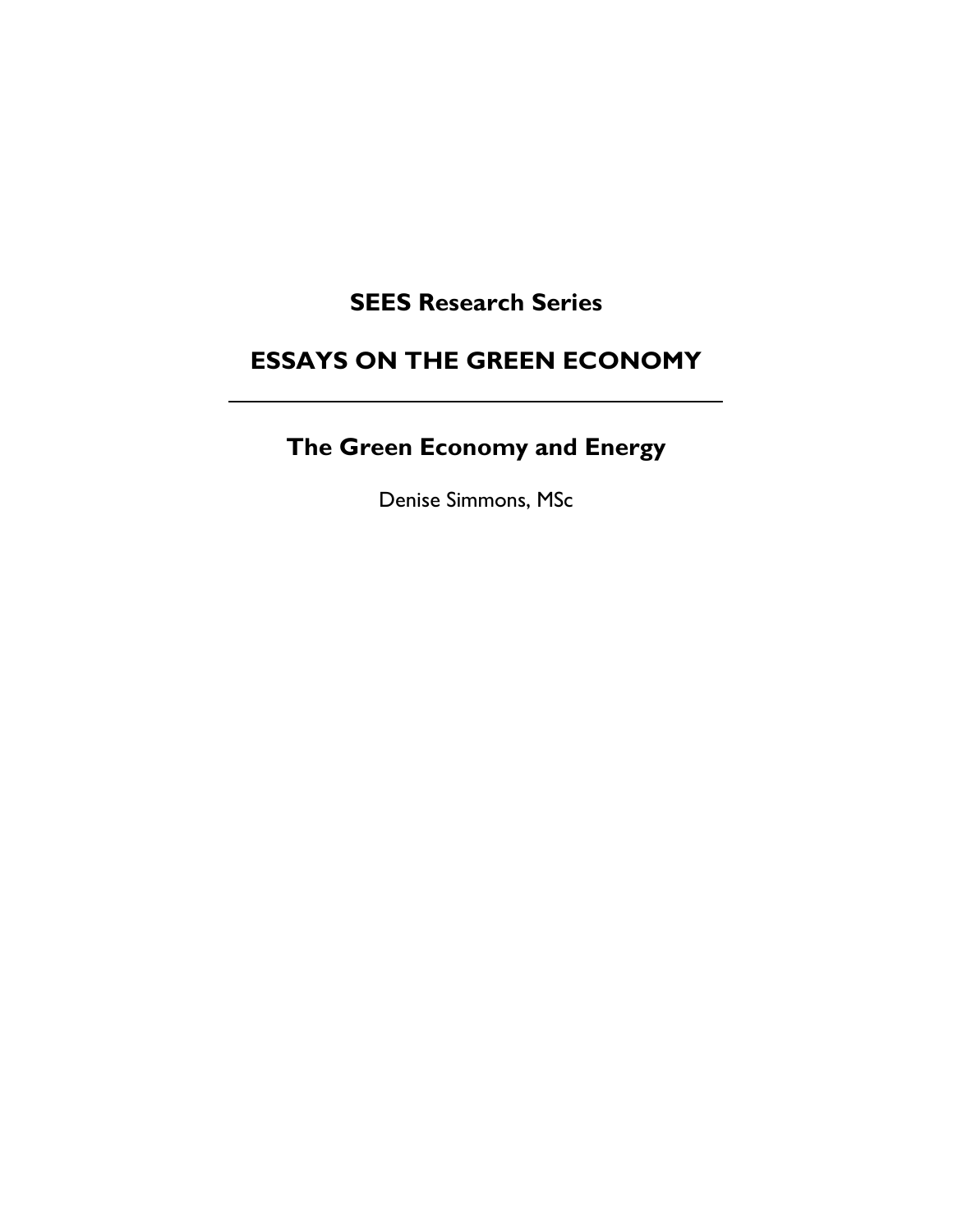This essay is reproduced from the SEES Research Series, which was originally published in 2013 through the School of Earth and Environmental Sciences, University of Guyana.

ISBN Number: 978-976-624-036-3

Publisher: Journal of Academic Research and Essays

© School of Earth and Environmental Sciences, University of Guyana

Copyright: All rights reserved. No part of this publication may be reproduced in any form or by any means without the permission of the author.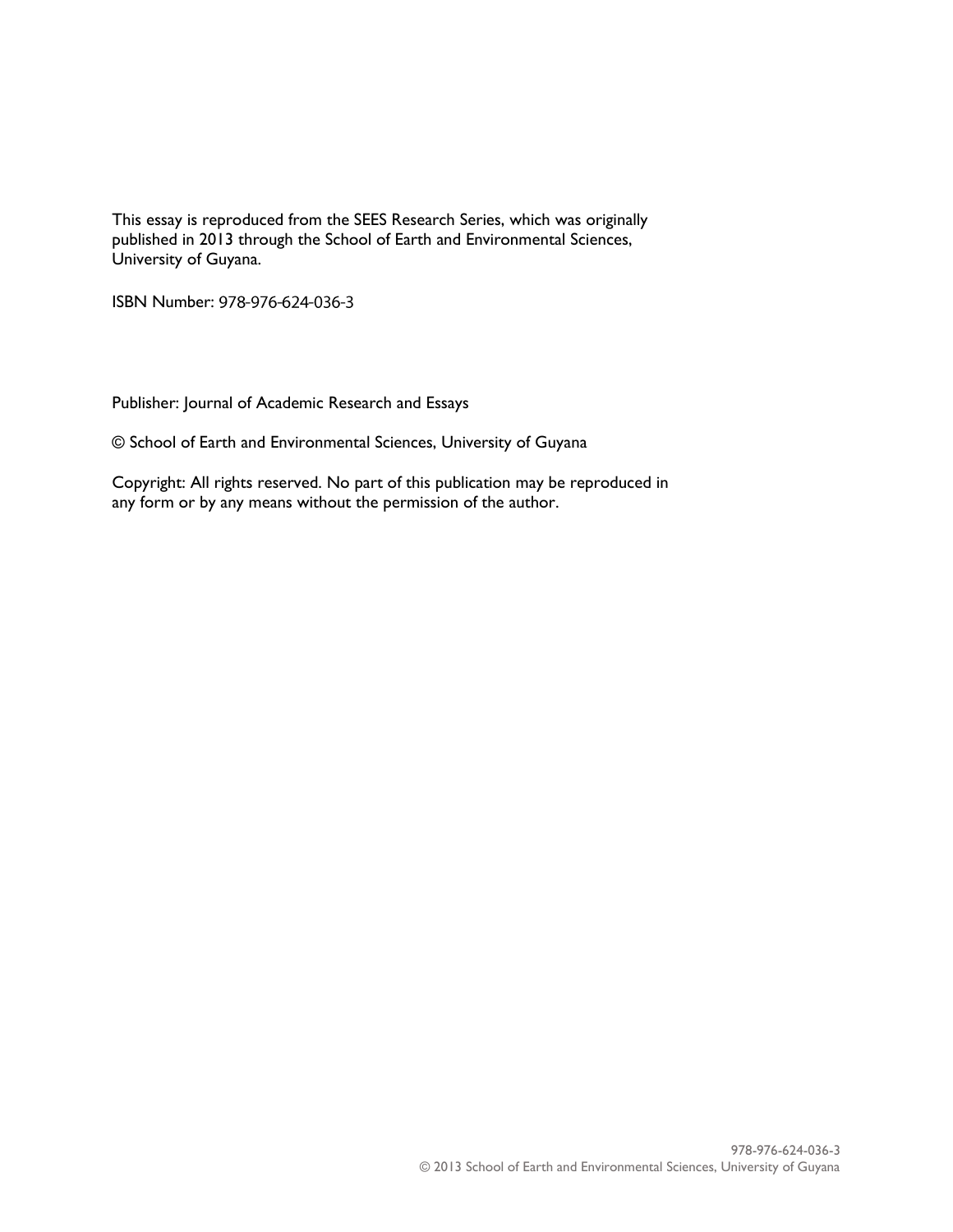#### **SEES Research Series**  Essay 1II

## The Green Economy and Energy By **Denise Simmons**

In primary school we learn "energy is the ability to do work" (*Ministry of Education Curriculum Guide Science Grade 1*, 2003, p. 27) and that there are different forms of energy, including light, heat, and sound. Everything that happens in the world involves energy. For instance, our bodies use energy from the food that we eat to regulate our temperature, breathe, move, see, talk, smell, and think. Energy in forms other than food is also essential for the growth and development of a country; energy is used to manufacture products, generate electricity, heat water, power vehicles and other forms of transport, and heat or cool homes. Additionally, energy enables food production and access to potable water. To obtain this energy, vast amounts of energy resources are extracted and burnt. In fact, worldwide consumption of energy has risen since the Industrial Revolution (Figure 1).The *BPStatistical Review of World Energy* (2011) indicates that the world's primary energy consumption grew by 5.6% in 2010, the largest increase since 1973.This has been attributed to two factors: the rebound in industrial activity following the economic downturn; and the rapid economic growth in the developing world.

\_\_\_\_\_\_\_\_\_\_\_\_\_\_\_\_\_\_\_\_\_\_\_\_\_\_\_\_\_\_\_\_\_\_\_\_\_\_\_\_\_\_\_\_\_\_\_\_\_\_\_\_\_\_\_\_\_\_\_\_\_\_\_\_\_\_\_\_



Figure 1: World Consumption of Primary Energy (Source: *BP Statistical Review of World Energy June 2011,* 2011)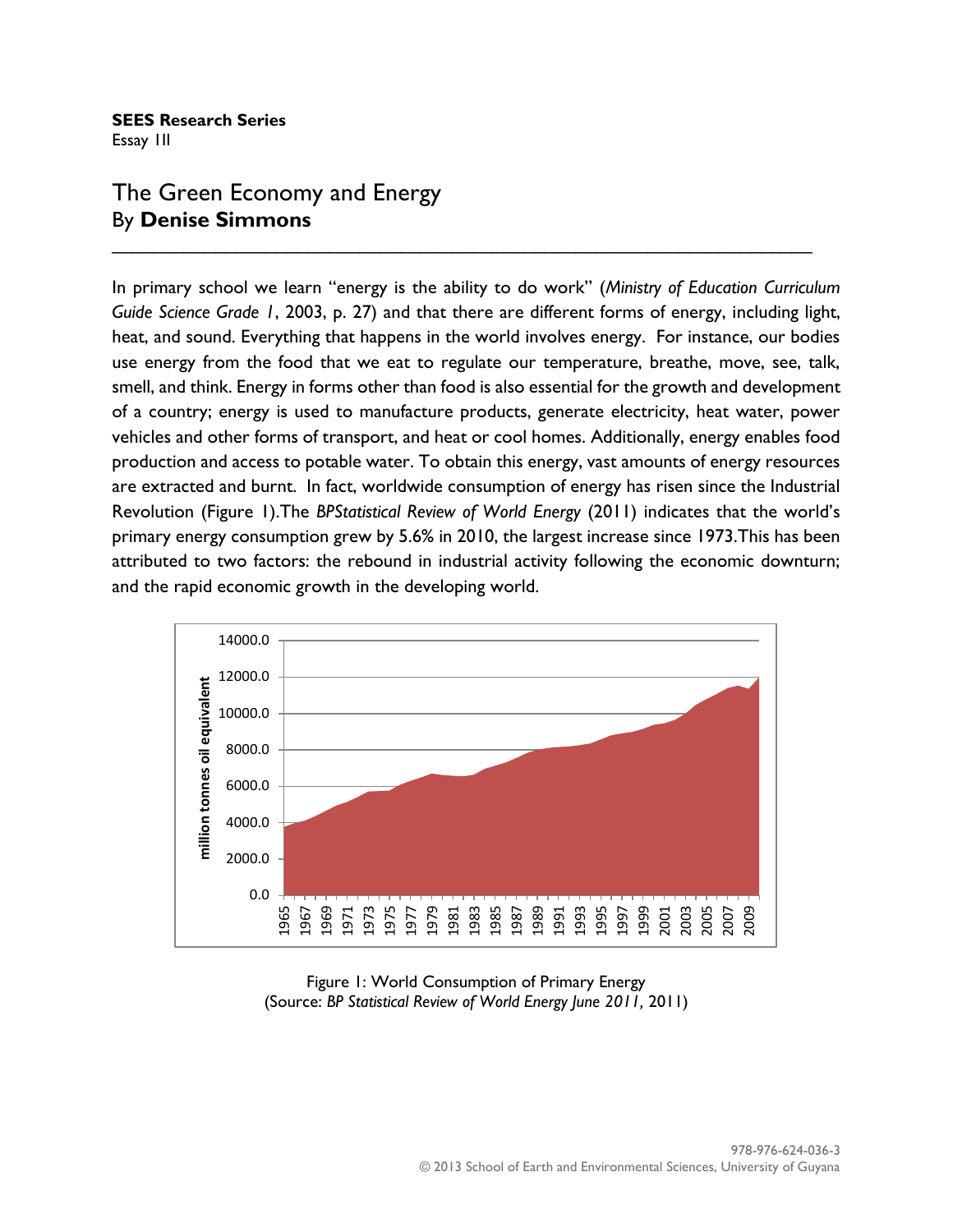Consumption varies by region (Figure 2); in 2010 the Asia Pacific region was the highest global energy consumer, accounting for 38.1% of the world consumption, followed by Europe and Eurasia (24.8%), and North America (23.1%). China surpassed the United States as the world's largest energy consumer in 2010.



Figure 2: Regional Consumption of Primary Energy (Source: *BP Statistical Review of World Energy June 2011,* 2011)

Examining the energy supply by energy resource reveals that oil accounted for 33.6% of the total supply, followed by coal (29.6%), natural gas (23.8%), renewables $^{\rm l}$  (7.8%), and nuclear (5.2%) in 2010 (Figure 3). Oil is the most dominant fuel consumed (although it lost share for 11 consecutive years), with the share of coal in the total energy consumption continuing to rise and the share of natural gas being the highest on record (*BP Statistical Review of World Energy June 2011*, 2011).Thus, the availability of energy in the current global framework relies extensively on the availability of oil, coal, and natural gas - these three resources constitute 87% of the world energy consumption.

 $\overline{\phantom{a}}$ 

 $1$  Renewables include hydroelectricity, wind, geothermal, solar, biomass and waste.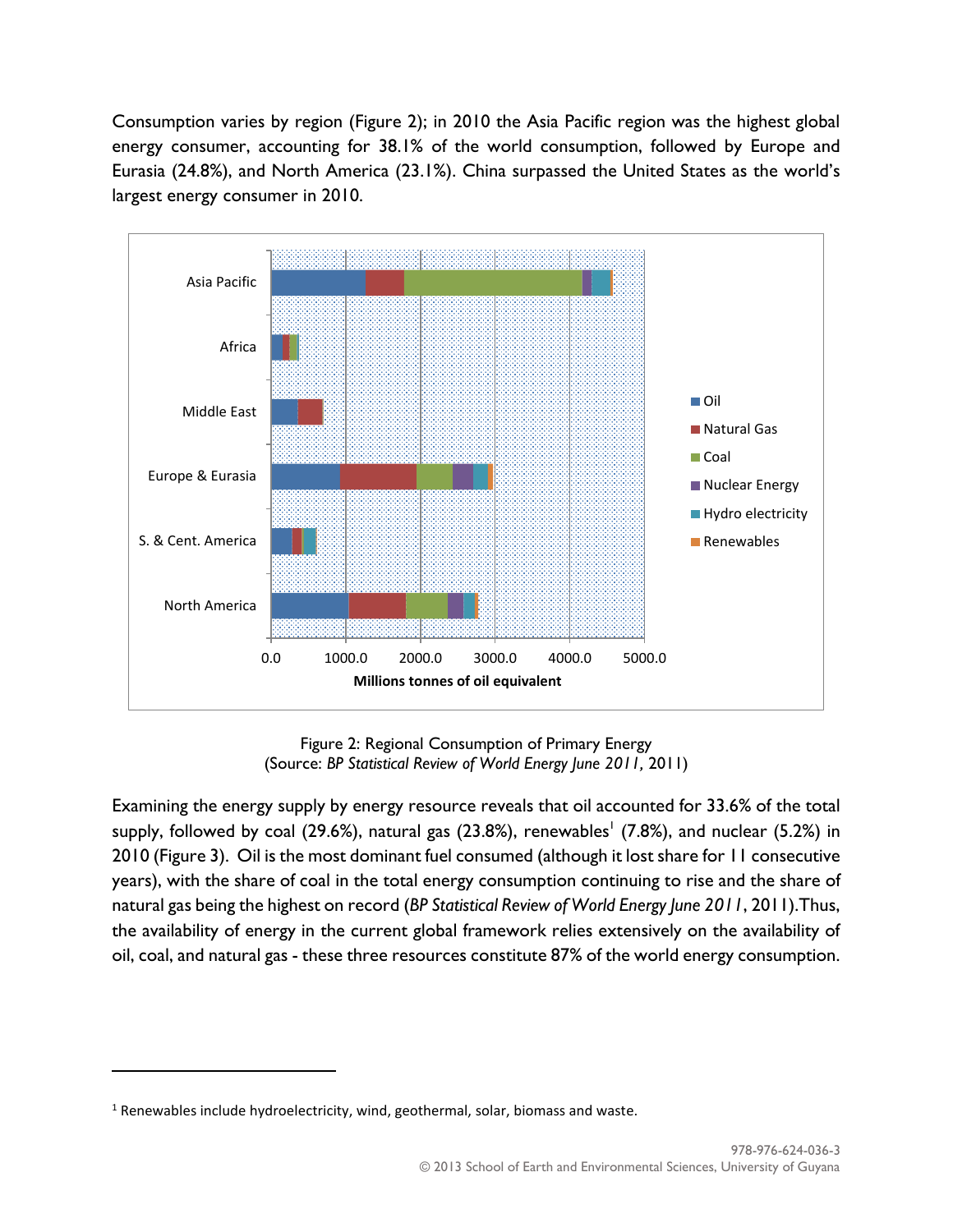

Figure 3: World Consumption of Primary Energy by Type in 2010 (Source: *BP Statistical Review of World Energy June 2011*, 2011)

So should we be concerned that the world's energy relies so heavily on oil, coal and natural gas? Yes we should; there are too many issues that should cause concern.

Oil, coal and natural gas are available in finite reserves. They were formed hundreds of millions of years ago as plant and animal matter decomposed and were converted under conditions of high temperature and pressure under the earth's surface into the hydrocarbon compounds that are called fossil fuels. While it is argued that these fuels are still being formed, the rate is negligible compared to the rate at which the world is consuming them. At the 2010 rate of production, 118 years of coal, 58.6 years of natural gas, and 46.2 years of oil are left globally (*BP Statistical Review of World Energy June 2011*, 2011). Additionally, the fact that these reserves are disproportionately distributed throughout the globe (for example, the Middle East has over 50% of the world's oil reserve) leads to issues of energy security.

Beyond the issue of availability of the resource is the untended environmental consequence of the use of these fossil fuels. Upon combustion of oil, coal, and natural gas to obtain energy, carbon dioxide and other greenhouse gases (GHGs) are emitted into the atmosphere causing a warming of the planet, altering of our climate system, and jeopardising the well-being of humans and ecosystems. The *BP Statistical Review of World Energy* (2011) reveals that the global emissions of carbon dioxide from fossil fuels have been increasing and grew strongly in 2010 – by 5.8% (Figure 4).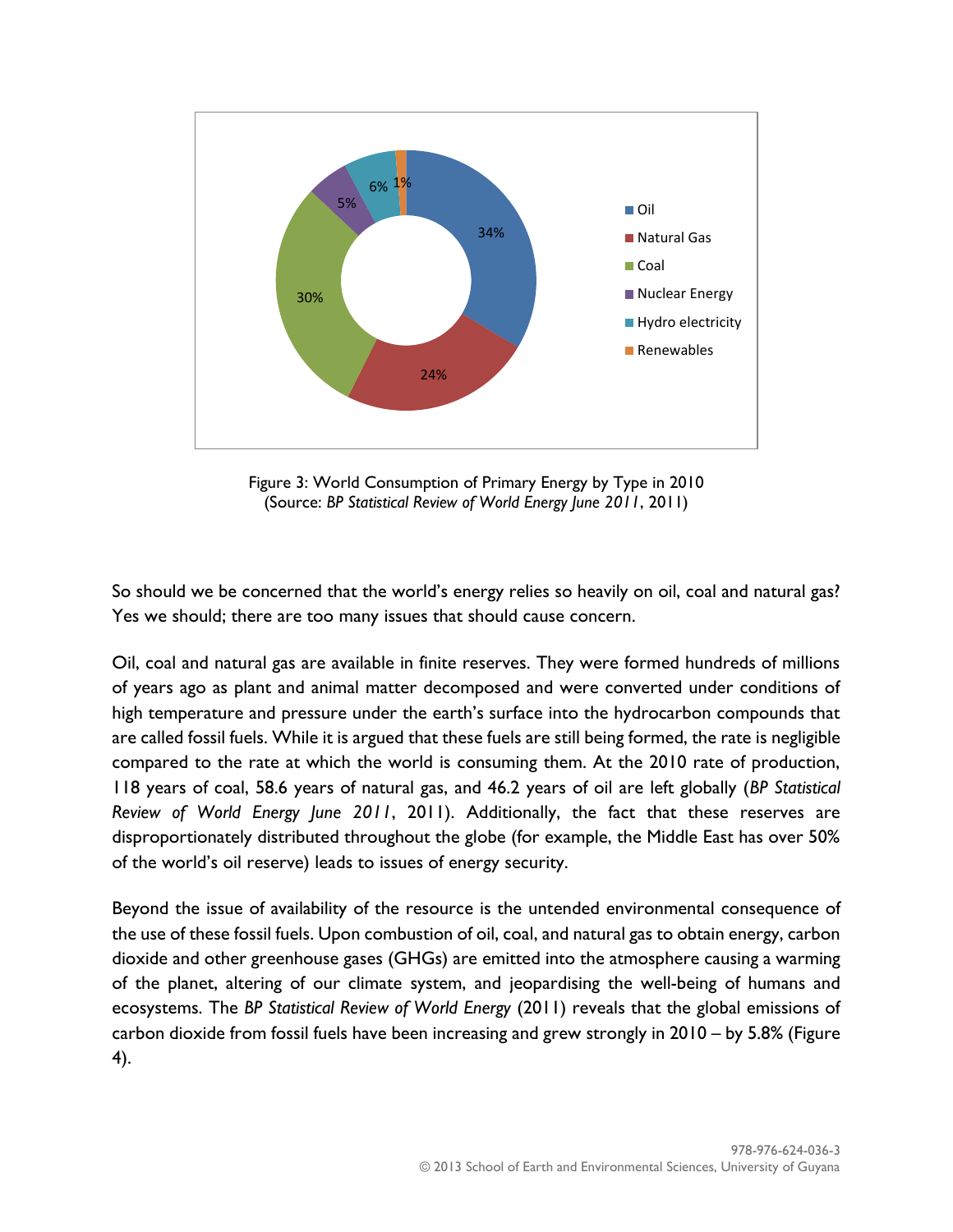

Figure 4: Carbon Dioxide Emissions (Source: *BP Statistical Review of World Energy June 2011*, 2011)

According to Sharma (2010), Guyana's consumption of oil is only 0.012% of world oil consumption. Notwithstanding this, Guyana relies heavily on the importation of oil products, which account for about 70% of primary energy supply. In 2008, oil imports represented about 44% of Guyana's official Gross Domestic Product (Sharma, 2010). In fact, while the total volume of oil products imported has increased by 34% over the period 1994 to 2010, the acquisition cost of these imports has risen by over 400% (Figure 5), which places a significant economic burden on the country. Noteworthy is that Guyana's emissions of carbon dioxide are low. In reality, given the natural endowment of vast forest resource, Guyana is considered a net sink country in which the forest is responsible for the removal of carbon dioxide from the atmosphere (Government of Guyana, 2002).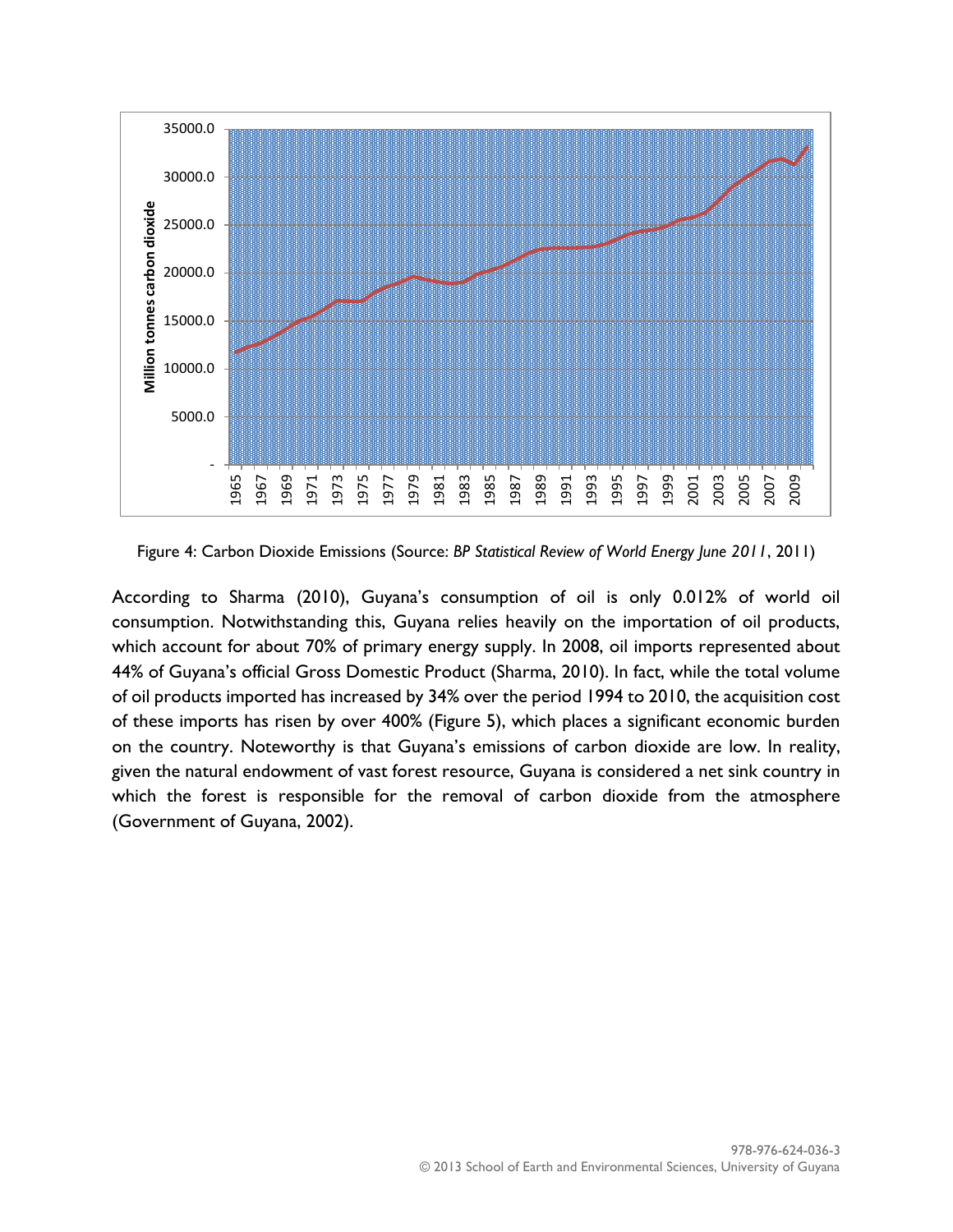

Figure 5: Total Volume and Cost of Importation of Oil Products into Guyana, 1994 to 2010 (Source: Guyana Energy Agency, n.d.)

### **Green Economy**

Can we find solutions to these problems of resource depletion and environmental pollution? With a rapidly increasing world population and growing economic development across the world, these problems are gaining more prominence. Achieving solutions would not be easy, but they are imperative to improving energy security and averting further harm to the environment, while simultaneously ensuring development. It can be argued that "green economy" is a solution.

The United Nations Environment Programme (UNEP) describes a green economy as "one whose growth in income and employment is driven by public and private investments that reduce carbon emissions and pollution, enhance energy and resource efficiency, and prevent the loss of biodiversity and ecosystem services" (United Nations Environmental Programme, n.d. para. 2). Put simply, a green economy is one that has three pillars - it is low carbon, resource efficient, and socially inclusive. In this context, a green economy must be founded on a sustainable energy policy.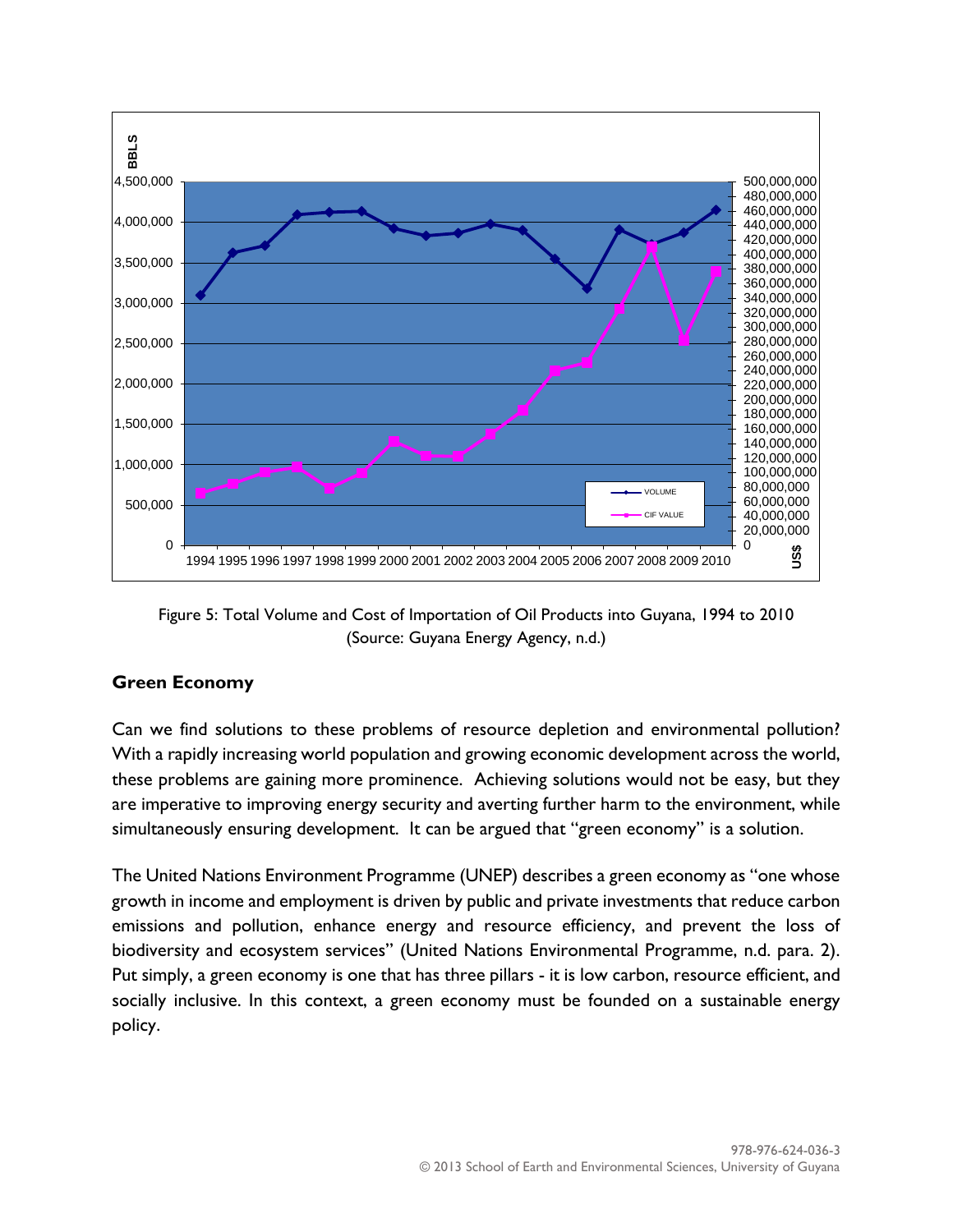According to Prindle *et al.* (2007, p. 1):

*"Energy efficiency and renewable energy are the two pillars of sustainable energy policy. Both resources must be developed aggressively if we are to stabilize and reduce carbon emissions in our lifetimes. Efficiency is essential to slowing the growth of energy demand*  to a low enough rate that clean energy supply growth can make deep cuts in fossil fuel use. If energy demand grows too fast, renewable energy development will chase a *receding target. Likewise, unless clean energy supplies come online in large measures, slowing demand growth will not reduce total emissions to needed levels."*

Energy efficiency could result in large and highly cost-effective energy savings and emissions reduction. Renewable energy sources – including wind, wave, biomass, solar, geothermal and hydropower – generate electricity without producing GHGs or producing lower levels when compared with fossil fuels and provide the opportunity for a sustainable supply of energy (although it must be recognised that all renewable energy sources have both negative and positive environmental and social consequences).

Guyana, through its Low Carbon Development Strategy (LCDS) launched in 2009, proposes to maintain the majority of its forest, while investing the revenue from its 'forest climate services' into clean energy, social development, and low carbon sectors. For instance, regarding clean energy, the LCDS proposes to use a renewable energy source for electricity supply through the development of a hydropower project; provide solar panel arrays for local electricity generation for indigenous people who reside in the forested regions; use solar and wind power for water distribution in the hinterland; and enable the country to become a producer of bio-ethanol (Government of Guyana, 2010).

A green economy provides the opportunity to reduce global energy consumption of fossil fuels, improve energy security, and reduce emissions of carbon dioxide; while pursuing national development. It is worthy of note that a green economy would also require individual actions, since individual actions can also have a positive impact on reducing global energy consumption; for example:

- Replacing incandescent light bulbs with compact fluorescent lamps (CFLs) CFLs last longer and use much less energy;
- **Walking, biking, or car-pooling whenever possible;**
- Turning off lights and electronic equipment when not in use; also removingthe plugs from sockets since even in "standby" mode, electronics still consume energy;
- **Buying high energy efficient cars and appliances; and**
- **Investing in renewable technologies, such as solar panels.**